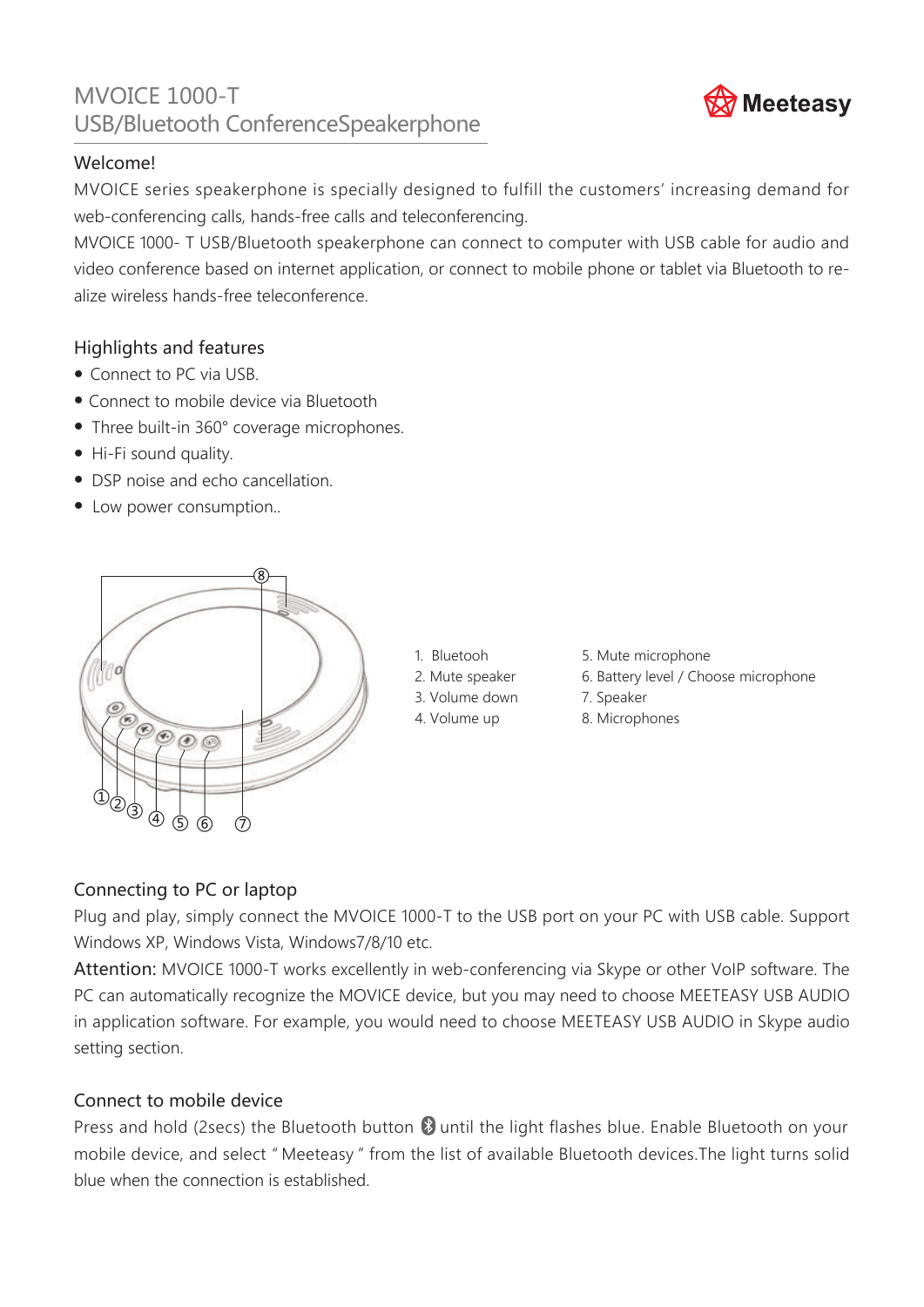# Turn off the Bluetooth function

Press and hold (2secs) the Bluetooth button  $\Omega$  and then the Bluetooth function will be closed.

# Answer /Reject a call via Bluetooth

Short press  $\mathbb S$  to answer the incoming call, long press  $\mathbb S$  to reject the incoming call. When in a connected call or dialing, short press this button could hang up the call.

Attention: Press  $\mathcal{B}$  too long (over 2 secs.) would turn off the Bluetooth function.

# Pairing and playing your device using NFC ( optional )

This unit features wireless NFC pairing, which allows playing NFC- enabled devices to pair and play instantly.For pairing NFC devices,please see the following instructions:

- 1. Turn on MVOICE 1000-T and press the Bluetooth button to turn Bluetooth function.
- 2. Turn on NFC function on the mobile phone.Touch your mobile phone against the NFC area of your MVOICE 1000-T, which is on the bottom of the unit and has labeled  $\mathbf{0}$ ) NFC $\mathbf{0}$ )
- 3. The unit will turn on and enter automatic pairing mode. "Meeteasy" should appear on your device' s menu when the connection is established. If your device asks if you wish to pair, accept (select "Yes" or similar). Once paired with a device, the blue indicator light will glow steadily.

#### Mute the speaker

Press the button  $\mathbb{I}^*$  can mute the speaker, the button turns orange

#### Mute the microphones

Press the button  $\frac{1}{2}$  can mute the microphones all, the button turns orange

#### Increase the volume

Press the button  $\mathbb{C}^+$  can increase the volume level

#### Decrease the volume

Press the button  $\blacksquare$  - can decrease the volume level

#### ON/OFF button

Turn the button to ON side, the MVOICE 1000-T can be powered by built-in battery. ON/OFF state will not affect the USB charging and USB connectivity to PC. Attention: Please keep it OFF to save battery power if the unit is not using.

#### Separate microphone selection

In normal room conditions, the reception distance can reach to 3 meters. Built-in three microphones provides with 360-degree coverage.

For group meeting, all three microphones open can make proper audio reception of all participants. In a conference room with weak sound absorption and strong acoustic reflection (particularly the glass rooms), and the talker is far from the microphones, the microphones will receive the echo from different directions, which is impossible to eliminate completely. The other side of the conference may hear unclear voice. Speak close to the microphone and use only one microphone pointed to the speaker can receive the voice more clearly.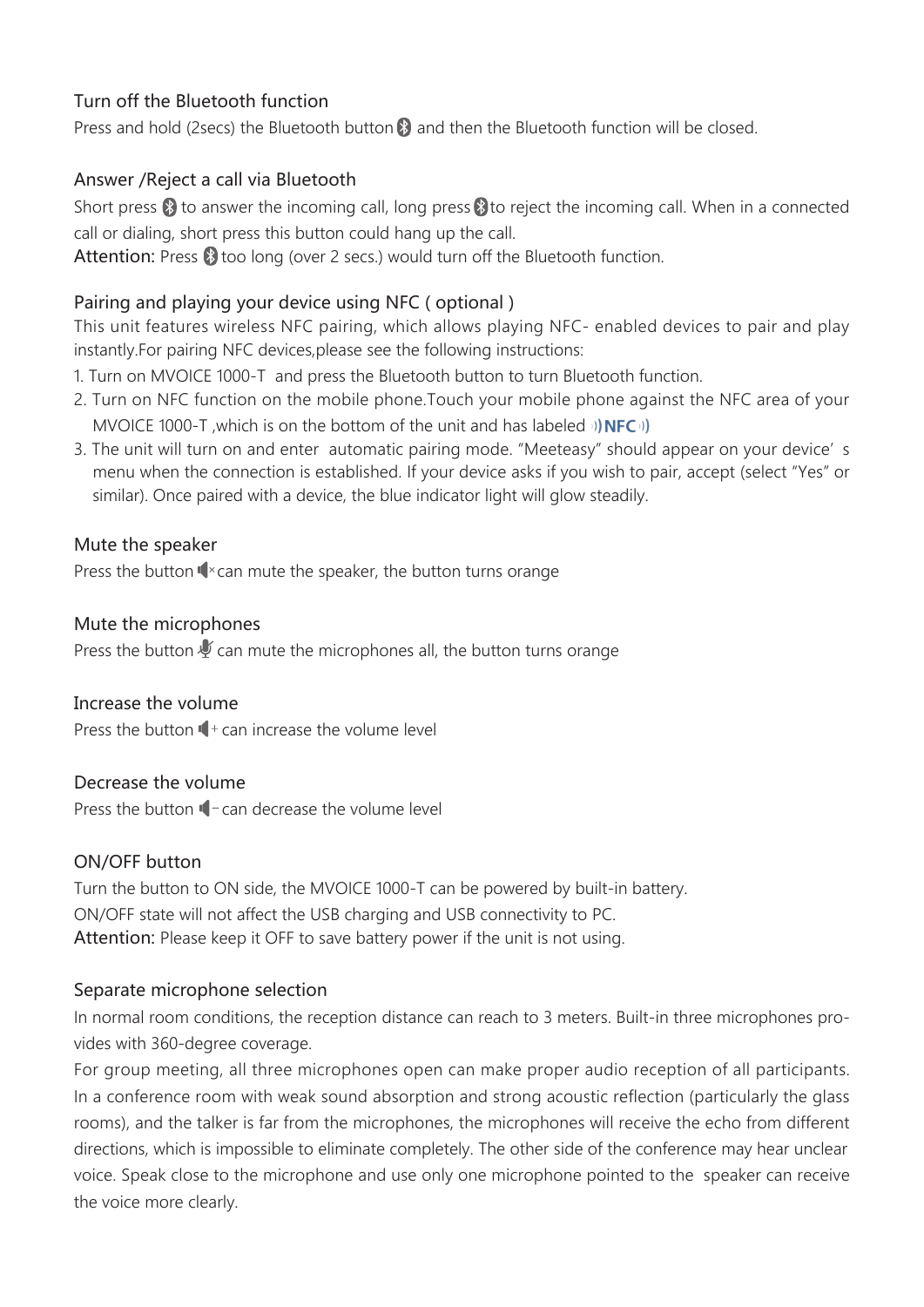Press  $\circled{p}$  button could turn on one microphone and mute two others in turn. The operating microphone' s indicator turns orange.

#### Daisy Chain

Every MVOICE 1000-T comes with the built-in ability to connect to other MVOICE 1000-T(up to 5 units). This feature enables you to provide coverage for larger spaces using a chain of MVOICE 1000-T.

#### Making the connection:

Choose the unit you wish to act as the master unit. This unit will be the one interfacing for the entire chain. The master unit will be the only unit connected to an external device, while the other units will connect only to each other.

Using the provided daisy chain cable to connect one of the cable ends to the master unit' s 3.5mm jack. Take the other end of the cable and connect it to the next MVOICE 1000-T' s 3.5mm jack. Repeat the process in order to connect a third unit to unit number 2. This process can be repeated with up to 5 units. All units in the chain must be MVOICE 1000-T.

#### Powering the daisy chain

Every unit in the chain must be powered. There are two different way for the master unit and the chained units:

For Master unit: BATTERY MUST BE SHUT OFF, the master unit MUST to be powered by USB power rather than the battery, otherwise the daisy chain function is not useable.

For Chained up units: Can either be powered by built-in battery or USB power.

Speaker and microphone control after daisy chain:

- 1. Muting the speaker on the master unit will mute the chained units as well, but the chained speaker can be muted separately not effecting other units or master unit.
- 2. Muting the microphones on the master unit will mute the chained units as well, but the chained mi crophones can be muted separately not effecting other units or master unit.

#### Charging the speakerphone

The speakerphone is equipped with a 700mAh battery, which would last for over 4 hours of talk time. When the battery indicator  $\circledast$  turns orange and flashes, less than 10 minutes talk time remain. Plug the MVOICE 1000-B with USB cable to USB port on PC or charging adapter to charge the battery.

#### Charging safety

Charging starts once the MVOICE 3000-B is connected to PC.

Attention: If a charging adapter is used, please make sure it is qualified and the output voltage less than  $5V$